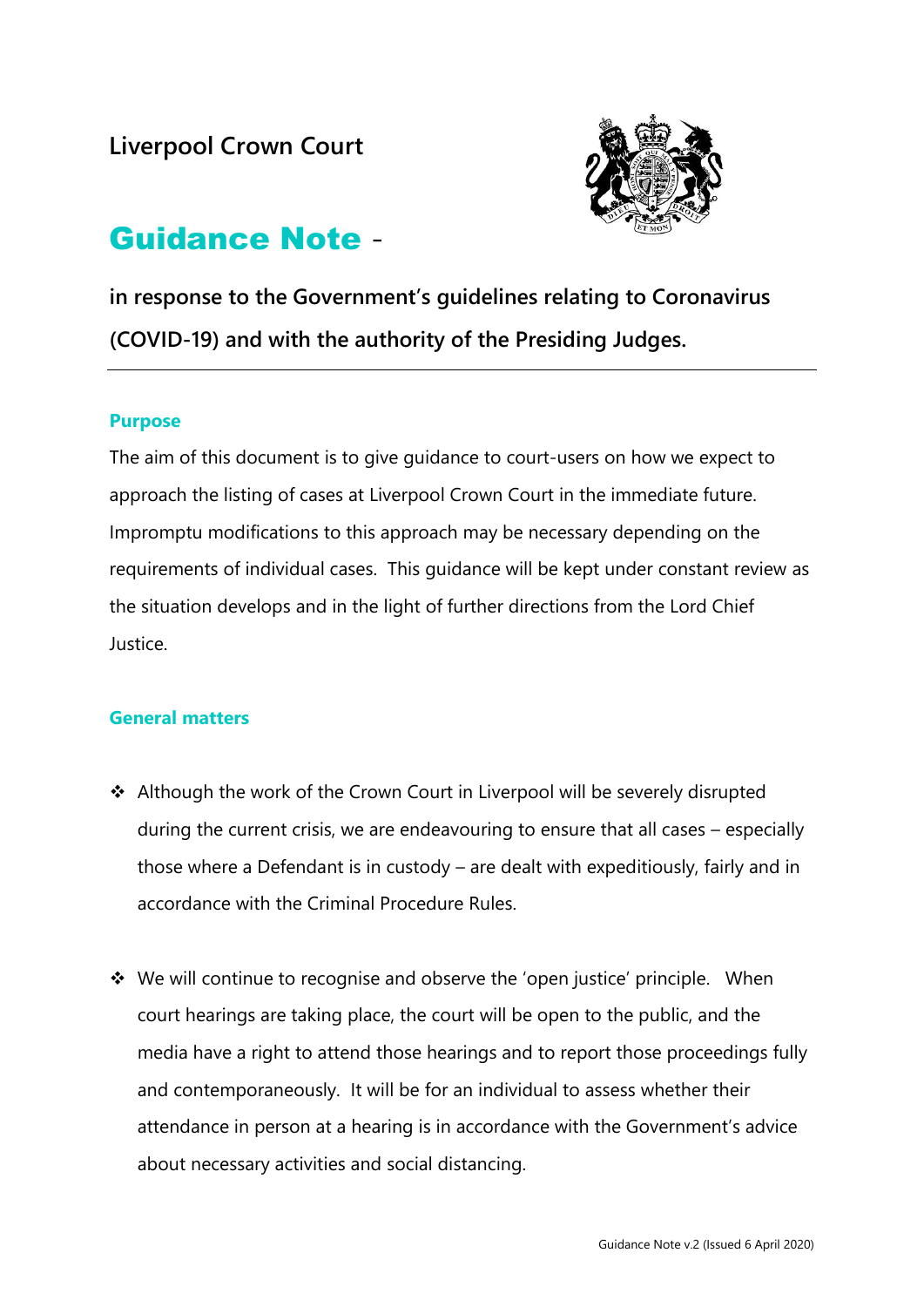❖ We expect that for most if not all hearings, the parties will appear remotely by video link. That is the court's default approach so that save in exceptional circumstances only the judge and court staff will be present in the court room. A 'video link' direction is required to permit a party to attend a hearing by video. In the current situation, and subject to any representations in a particular case, judges are likely to be satisfied that it is in the interests of justice to make such a direction in each case where a video link is used. An 'audio link' (e.g. by telephone/Skype call) will not normally be considered an appropriate way of attending a hearing – though this option may be allowed in particular cases at the discretion of the judge concerned (e.g. where the services of an interpreter are required and no video link is available).

#### **Guidance**

- 1. We will not conduct any jury trials until further notice. The reason for this decision is that after carrying out a thorough and detailed assessment at the QEII Law Courts, we are not satisfied that it is possible to modify any of our courtrooms to accommodate a jury in compliance with the Government's two metre social distancing rule. Because this decision is being kept under constant review, and may be changed at relatively short notice, all parties currently instructed in pending trials should, so far as is reasonably practicable, continue actively to prepare for trial. This includes ensuring regular contact with any witnesses and the effective engagement of Defendants.
- 2. We will continue to list all other types of hearing, whether the Defendant is in custody or on bail.
- 3. Until further notice, a Defendant on bail is not required to attend any hearing (in person or remotely by video link) unless a prior specific direction has been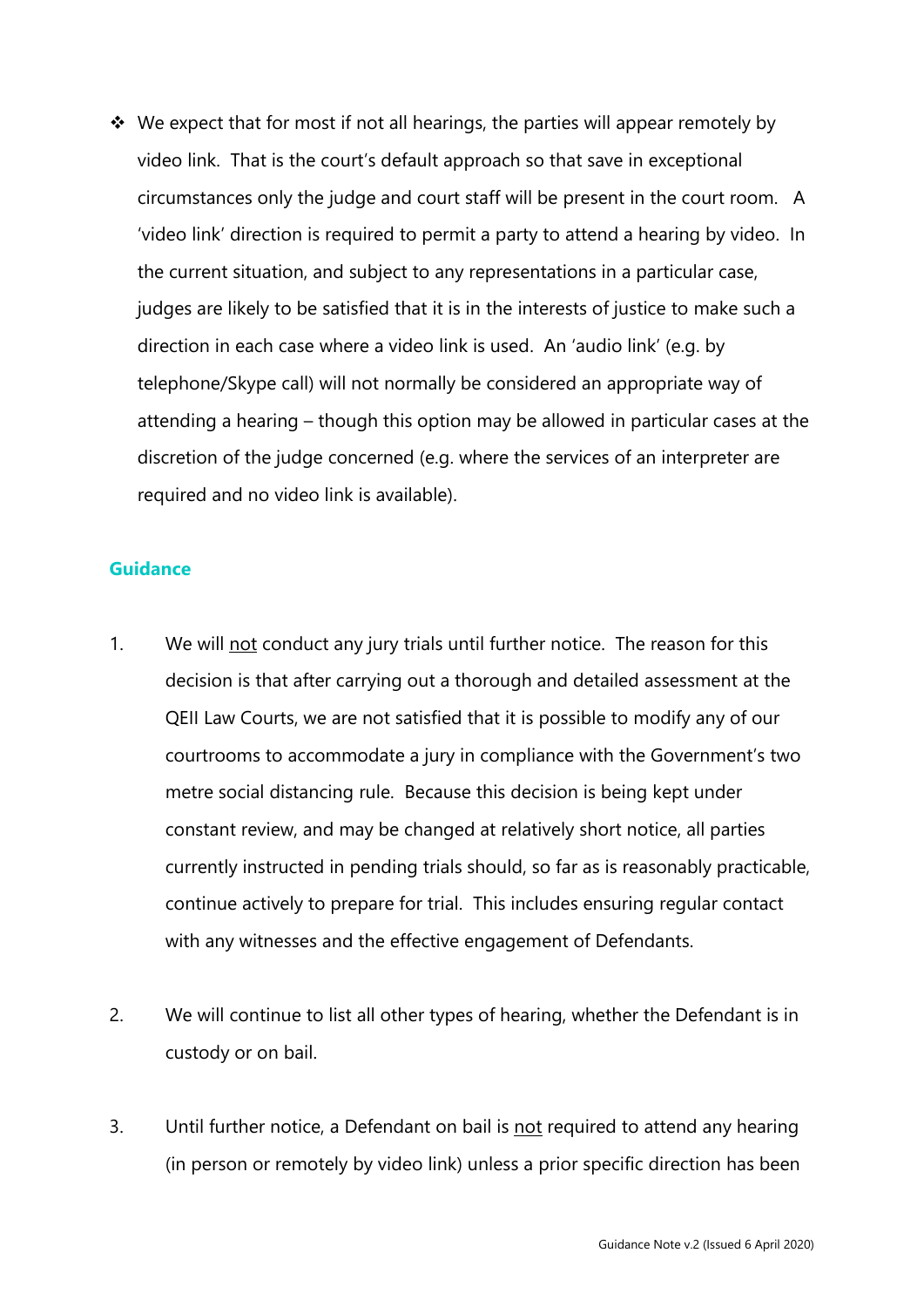given that attendance is necessary. For the avoidance of doubt, a Defendant on bail will not usually be required to attend a PTPH, or the first listing of a sentence or committal for sentence.

4. Bail applications - These will be dealt with in the usual way, and the advocates can appear in person or remotely by video link.

#### 5. Pre-trial Preparation Hearings (PTPH)

- 5.1 The advocates must attend (in person or remotely by video link) and be in a position to inform the court whether, so far as was practicable, there has been direct engagement between the parties about the issues in the case as required by CrimPR 3.3.
- 5.2 It is expected that a Defendant in custody will attend the hearing remotely by the prison video link (PVL). This will be the court's default arrangement for such Defendants. If, for any reason, a Defendant in custody does not attend the hearing, the court will proceed as if the Defendant's attendance was not required.
- 5.3 Where a Defendant in custody attends the hearing (by PVL or having been produced from custody) it is expected that, as usual, the Defendant will be arraigned.
- 5.4 If the Defendant in custody pleads 'not guilty', the parties must complete the PTPH form. The normal stage dates will be fixed, and the court will give any other directions required for the effective management of the case. A trial date will not usually be fixed, but instead the case will be listed for a Further Case Management Hearing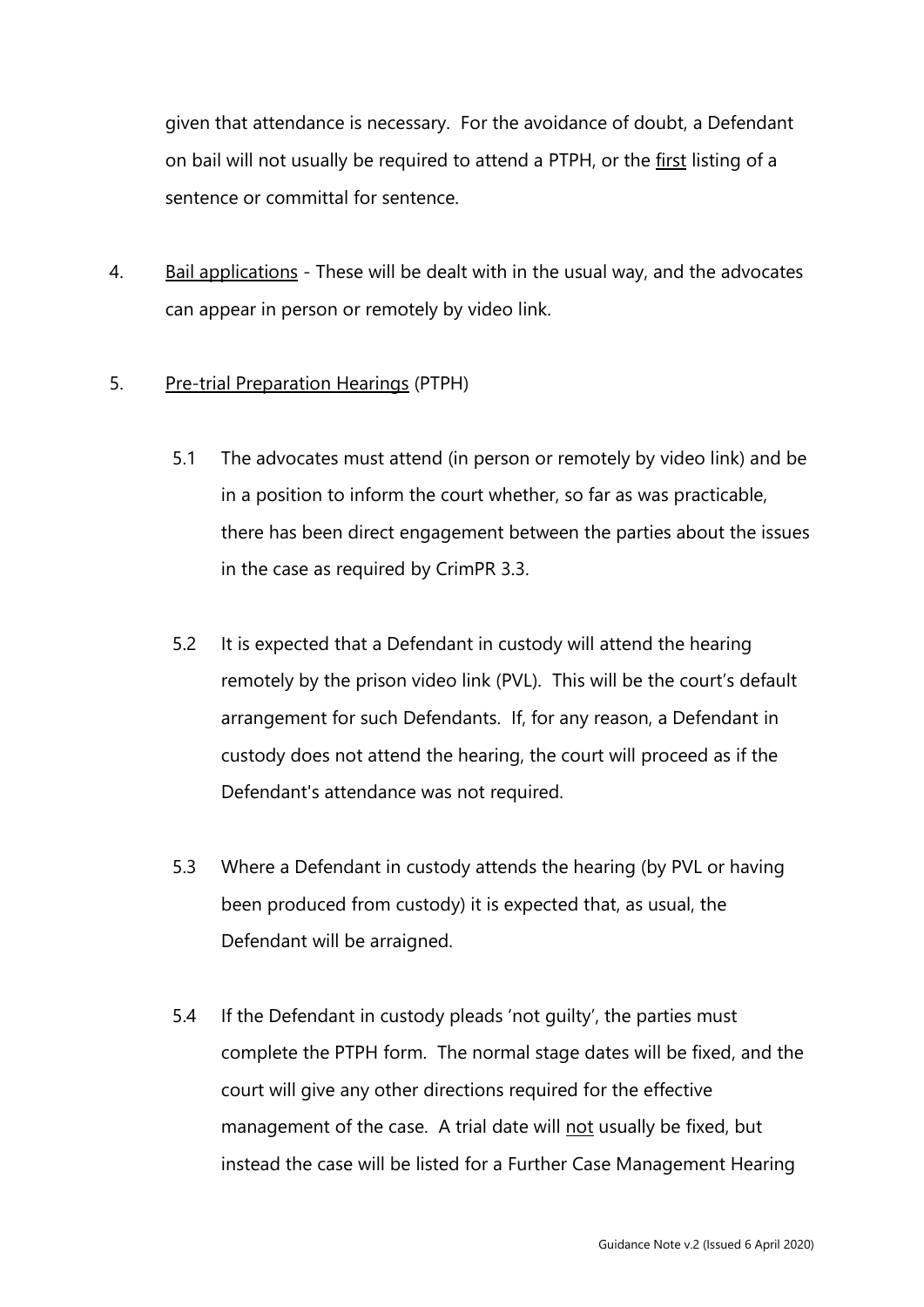(FCMH) where the future progress of the case can be considered (see paragraph 22 below).

- 5.5 If the Defendant in custody pleads 'guilty', the court will consider any basis of plea, whether a trial of issue is required, whether a PSR is required and if so, order its preparation. If a case is ready for sentence, the court will proceed to sentence the Defendant (in person if he has been produced at court, or more usually over the PVL). If for any reason, sentence is adjourned, the court will fix a date on which the Defendant will be sentenced over the PVL.
- 5.6 As indicated above, it is not expected that a Defendant on bail will attend the hearing, though such a Defendant can choose to attend court in person or remotely if suitable arrangements are made by the Defendant's legal representatives for a video link.
- 5.7 Where a Defendant on bail attends the hearing (by video link or in person) it is expected that, as usual, the Defendant will be arraigned.
- 5.8 Where a Defendant on bail does not attend the hearing, the court will nevertheless expect the defence advocate to have sufficient instructions to indicate what the Defendant's plea is likely to be.
- 5.9 If the indication is that a Defendant on bail is likely to plead 'not guilty', (or being in attendance the Defendant on bail pleads 'not guilty') the parties must complete the PTPH form. The normal stage dates will be fixed, and the court will give any other directions required for the effective management of the case. A trial date will not be fixed at this hearing. A trial date will not usually be fixed, but instead the case will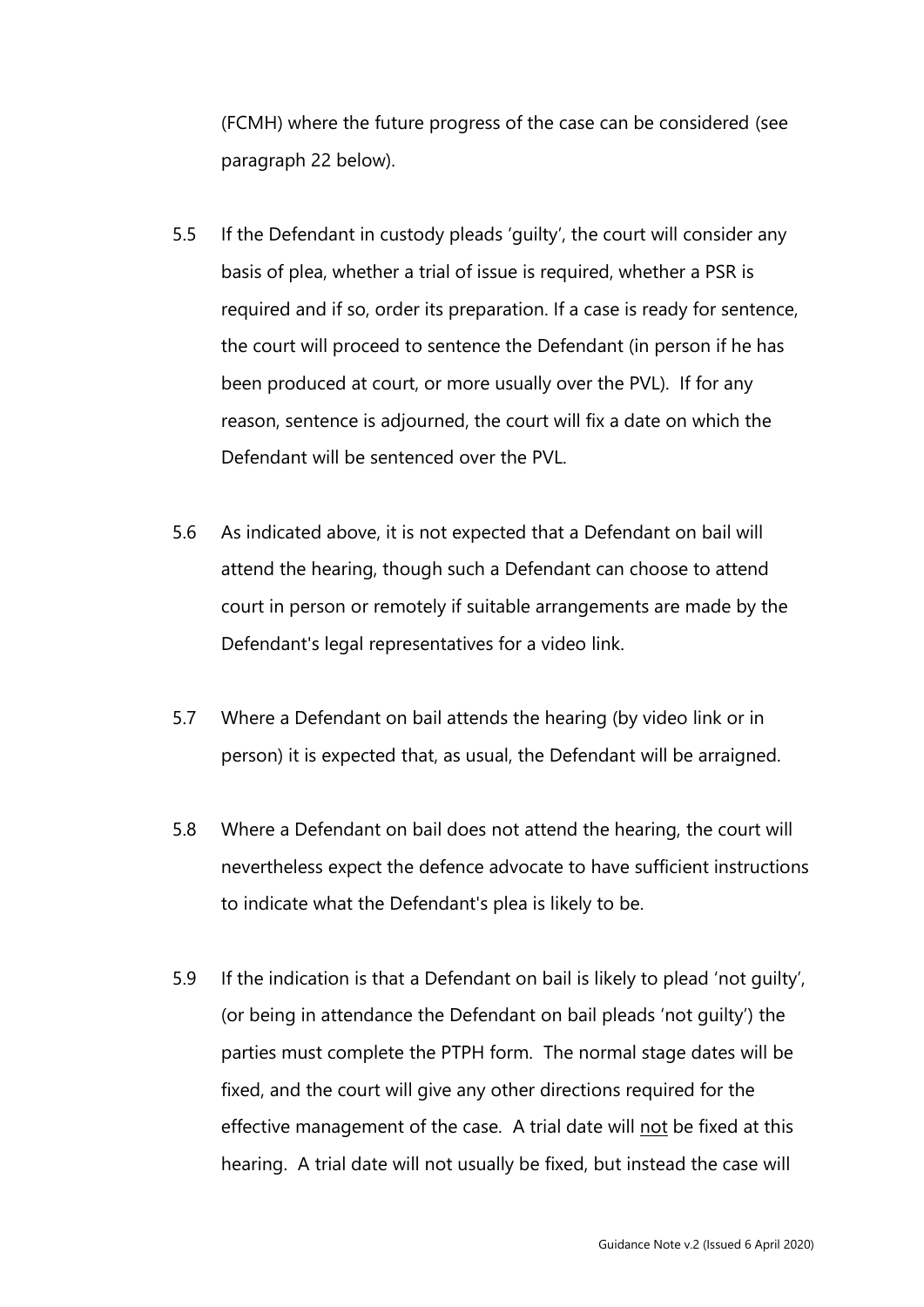be listed for a FCMH where the future progress of the case can be considered (see paragraph 23 below).

- 5.10 If the indication is that a Defendant on bail is likely to plead 'guilty' (or being in attendance the Defendant on bail pleads 'guilty'), the court will consider any basis of plea, whether a trial of issue is required, whether a PSR is required and if so order its preparation. If a case is ready for sentence, and the Defendant is present at court, the judge will proceed to sentence the Defendant. If, as expected, the Defendant does not attend the hearing, or for any other reason sentence is adjourned, the court will fix a date for sentence and consider whether it is appropriate to sentence the Defendant remotely by video link, or require the Defendant to attend court in person..
- 5.11 During the current crisis and until further notice, where a guilty plea is entered or indicated at the PTPH, the sentencing court will be satisfied that there were particular circumstances which made it unreasonable to expect the Defendant to indicate a guilty plea sooner, and a reduction in sentence of one-third will be made. (This indication is, of course, subject to any adverse finding following a Newton Hearing and/or the requirements of any minimum or prescribed sentence provisions.)
- 6. Bench warrant i.e. hearings where the Defendant is produced at court following execution of a Crown Court bench warrant. These will be dealt with in the usual way, and the advocates can appear in person or remotely by video link.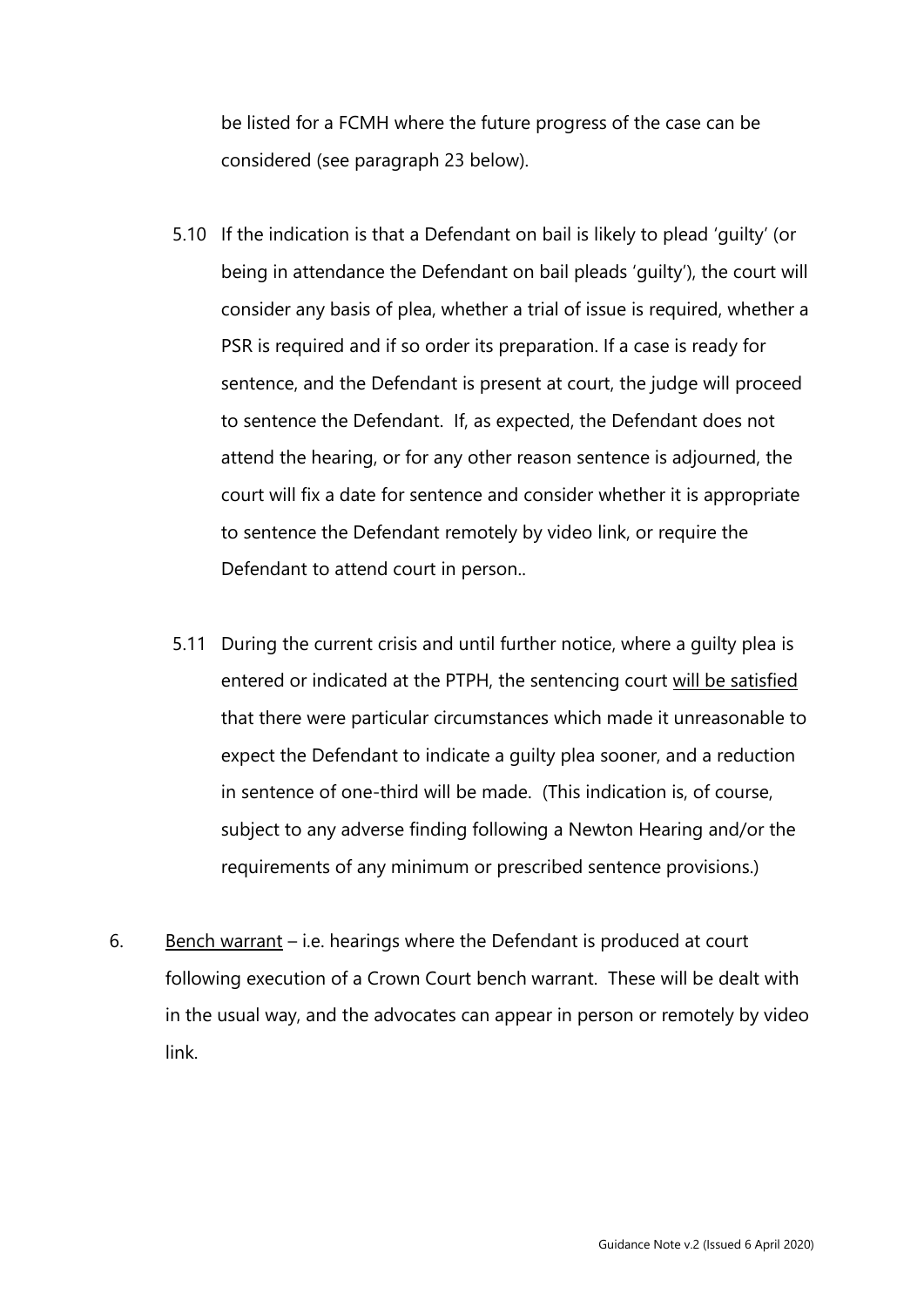# 7. Sentence/Committal for sentence

- 7.1 Where the Defendant is in custody, these will be dealt with in the usual way, the advocates can appear in person or remotely by video link, and the Defendant will be sentenced over the PVL.
- 7.2 Where the Defendant is on bail, unless a prior specific direction has been given that attendance is necessary, the case will first be listed for a hearing at which the Defendant will not be required to attend. At this hearing the court will fix a date for sentence and will consider: whether there is any issue relating to the basis of plea; whether a PSR is required and if so order its preparation; and whether it is appropriate to sentence the Defendant remotely by video link, or require the Defendant to attend court in person.

## 8. Application to extend custody time limit (CTL)

8.1 Court users are referred to the 'Coronavirus Crisis Protocol for the effective handling of Custody Time Limit cases in the Magistrates' and the Crown Court, between the Senior Presiding Judge (SPJ), HM Courts & Tribunals Service and the Crown Prosecution Service'. A copy of the Protocol is available here:

[https://www.cps.gov.uk/sites/default/files/documents/publications/Coro](https://www.cps.gov.uk/sites/default/files/documents/publications/Coronavirus-Protocol-for-CTL-cases-signed-27032020.pdf) [navirus-Protocol-for-CTL-cases-signed-27032020.pdf](https://www.cps.gov.uk/sites/default/files/documents/publications/Coronavirus-Protocol-for-CTL-cases-signed-27032020.pdf)

8.2 In particular, we remind the parties that the court may make a decision to extend CTLs at a hearing in public or in private. (CrimPR 14.2(2)). There is no requirement for the parties to attend an unopposed CTL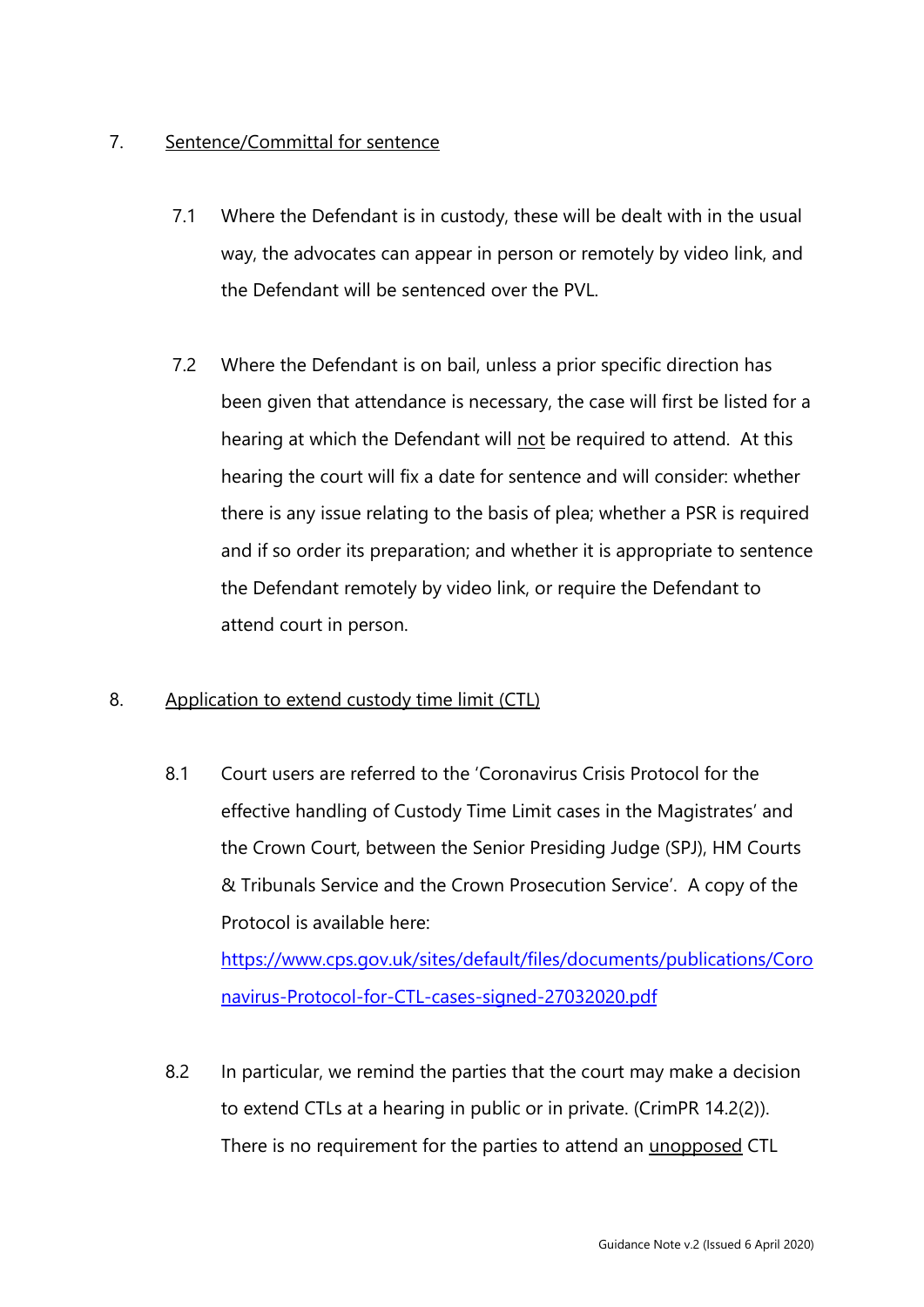extension application hearing; such applications can be heard in private in the absence of the parties.

- 8.3 Accordingly, for the duration of the current crisis the court will, if requested, deal with CTL extension applications when the application is unopposed at a hearing in the absence of the parties and the Defendant. To enable the court to deal with an application in this way:
	- the Prosecution must submit any necessary application together with a chronology, and
	- the Defendant's legal representatives must notify the court and the Prosecution (including by posting a widely shared comment on the DCS) that the Defendant is aware of his right to make representations and the application is unopposed.
- 8.4 Applications to extend the CTL which are opposed will be dealt with in the usual way, and the advocates can appear in person or remotely by video link. The Defendant will attend by PVL. The Prosecution must, of course, submit any necessary application to extend the custody time limit together with a chronology.
- 9. S28 hearings i.e. pre-trial visual recorded cross-examination or reexamination hearings. Given the logistical and technical difficulties involved in conducting such hearings in the current circumstances, we will not be conducting s28 hearings until further notice.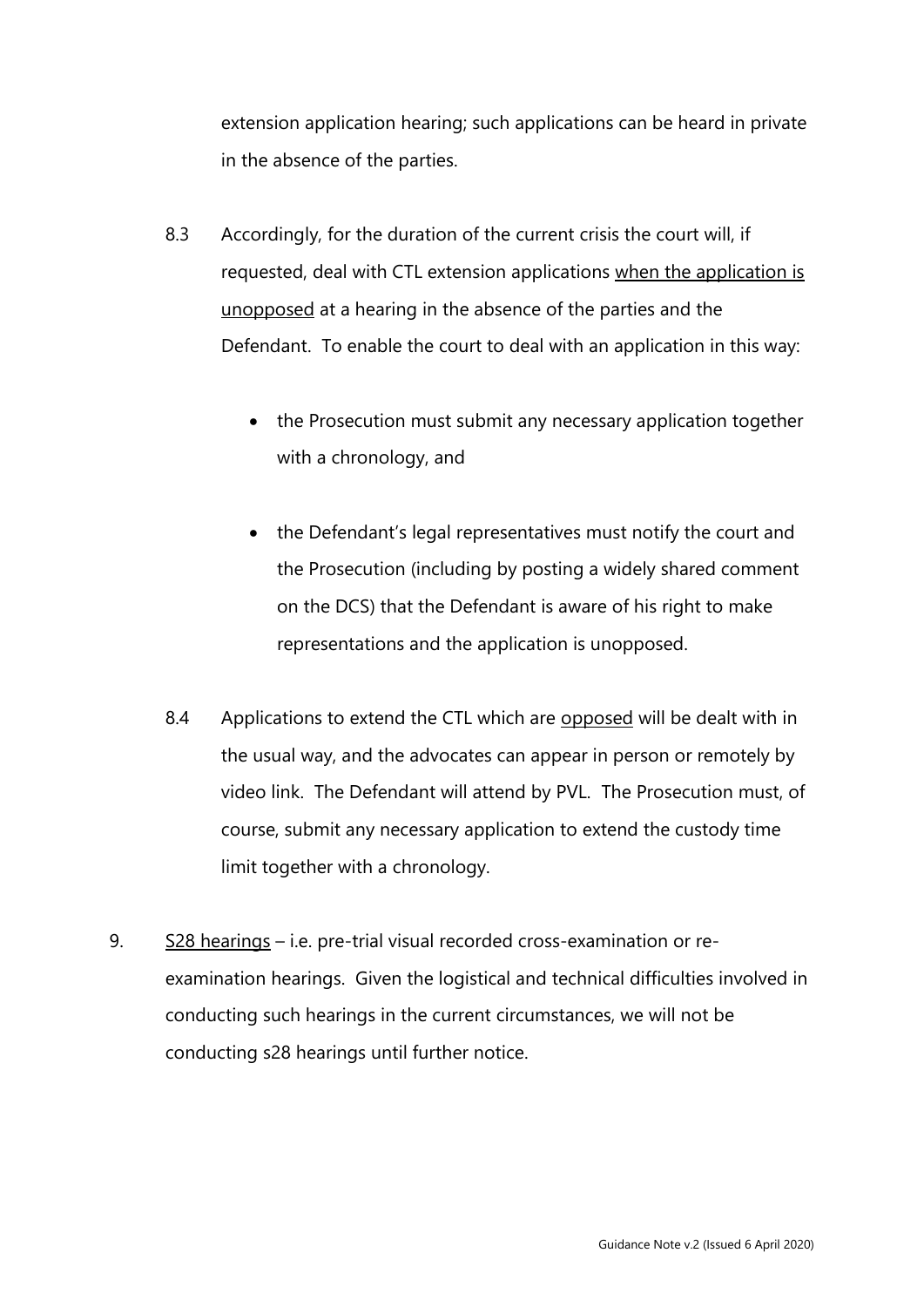- 10. We will list all other hearings (e.g. mention and compliance review hearings) in the usual way. Unless directed otherwise, no Defendant is required to attend these hearings and by default the advocates should appear remotely.
- 11. We will use our best endeavours to list conviction or sentence appeals where the appellant is in custody. The parties (and in particular the Respondent if the appellant is not represented) must notify the listing officer of the need to give urgent attention to any such appeal. An early review hearing in such cases may be required to consider arrangements for the attendance at the appeal hearing of the parties and any witnesses.
- 12. No other appeals will be listed until further notice.
- 13. Although advocates may attend hearings in person or by video link, we recognise the guidance being provided by the Leaders of Circuits and Professional bodies to the effect that advocates should not attend in person unless satisfied that the workplace arrangements at the court building are satisfactory. No advocate should feel under any duty or compulsion to attend a hearing in person. As indicated above, the court's default position in every case will be that the parties will attend remotely. For the purposes of the court record and the payment of fees, the clerk in court will add the name of the advocate attending (whether in person or remotely) to the Xhibit log. There is no need for the advocate to record attendance at the terminal in the robing room.
- 14. Remote attendance at a hearing will be by the use of the courtroom Justice Video System (JVS) for PVLs and other bridge links, and Skype/Skype for Business. All advocates must ensure that they have the appropriate Skype software to link to the hearing and are familiar with its operation. The Court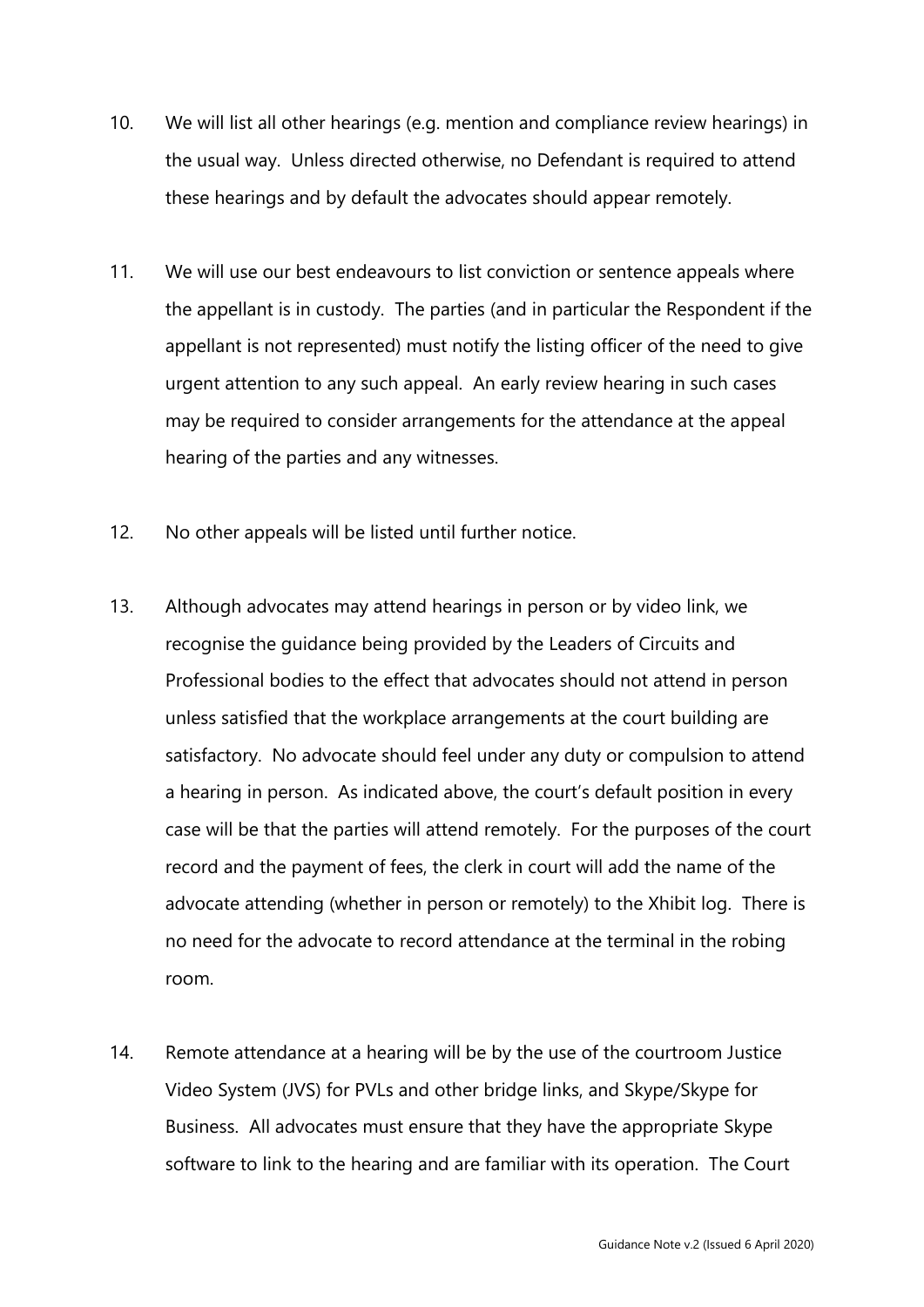will in due course issue a User's Guide for the benefit of participants. [Note: Skype is available as a free app for download to mobile devices (phones and tablets) and such devices can be used to attend the hearing remotely. Indeed, it may be easier to use a mobile device in conjunction with a laptop computer for remote access to enable simultaneous use of DCS, when an extended desktop facility is not available]

- 15. All those appearing remotely should be appropriately dressed for attendance at court. Legal robes i.e. bands, wigs and gowns are not required. The Judges will appear robed.
- 16. Each hearing will be given a time marking to enable participants to know when to 'join' remotely, and to facilitate social distancing for anyone attending in person. The court will add a 'widely shared' comment to the particular case on the Digital Case System containing a Skype link to the hearing and a note of the time the case is listed. Copying and pasting this link into a web browser will enable to party to attend the hearing using Skype. This means that any party who has access to the case on DCS will have the ability to attend the hearing and there is no need for any contact information to be supplied to the court. This link can be shared with others, including a Defendant, but we would urge caution and the use of discretion in this regard. In particular, parties should have in mind the matters set out in paragraph 27 below.
- 17. Any person having a legitimate interest in the proceedings, including the press and any other media agency may apply to the court for a Skype link for a hearing. The request should be made by email to the listing team at: [listing.liverpool.crowncourt@justice.gov.uk.](mailto:listing.liverpool.crowncourt@justice.gov.uk) The request must identify the name and, where known, the number of the case concerned. A link will ordinarily be granted on request from a representative of the media.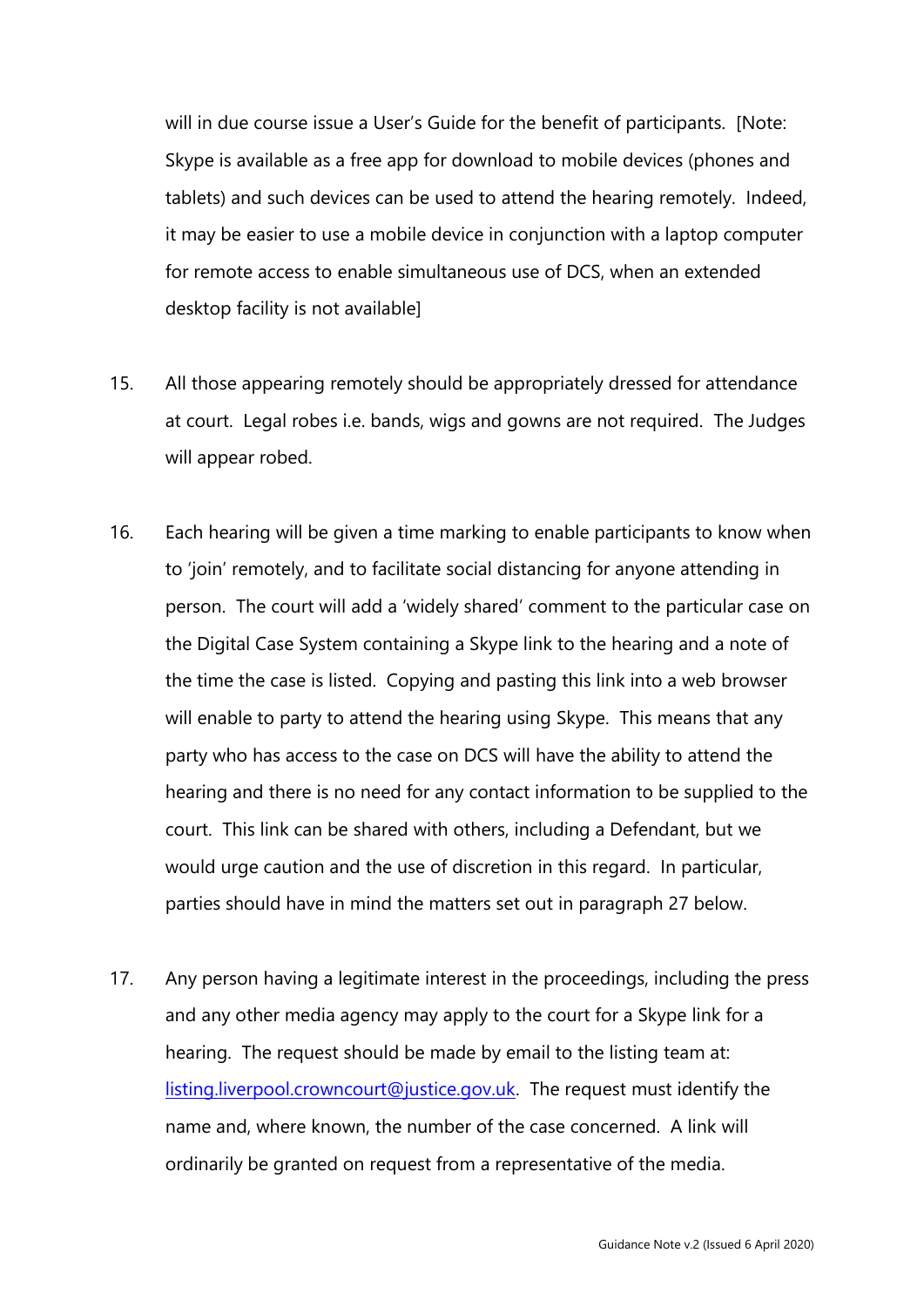- 18. If a case is not on DCS (e.g. Probation breach proceedings; non-CPS prosecutions) the court will send to nominated participants a link to join the Skype meeting for their respective hearing. Parties must identify and send to the court the details of all those participants who should be 'invited' to join each hearing. This information must be sent by 12 noon on the day before the hearing, and must include: the name, e-mail address and contact phone number for each proposed attendee.
- 19. If a party believes that a hearing might require a longer than usual estimate (e.g. to enable a conference with the Defendant utilising the PVL) the listing officer should be informed of this requirement by 12 noon on the day before that hearing.
- 20. Where any party to a hearing is attending by remote video link all other participants must also 'attend' by Skype – even if physically present in the courtroom. This is to enable all participants to both hear and see everyone else, in compliance with the statutory preconditions for a live link direction. This means that practitioners who attend court in person must have with them a device to enable them also to 'attend' by video link (NB: a phone or tablet with the necessary app is an acceptable device).
- 21. Any party wishing to make representations regarding the making of a video link direction should email any submissions to the court by 12 noon on the day before the hearing. In the absence of any representations, the court will proceed on the basis that there are no objections and the direction will be given.
- 22. All custody trials which have been vacated will be allocated a date for a FCMH. The Prosecution must submit any necessary application to extend the custody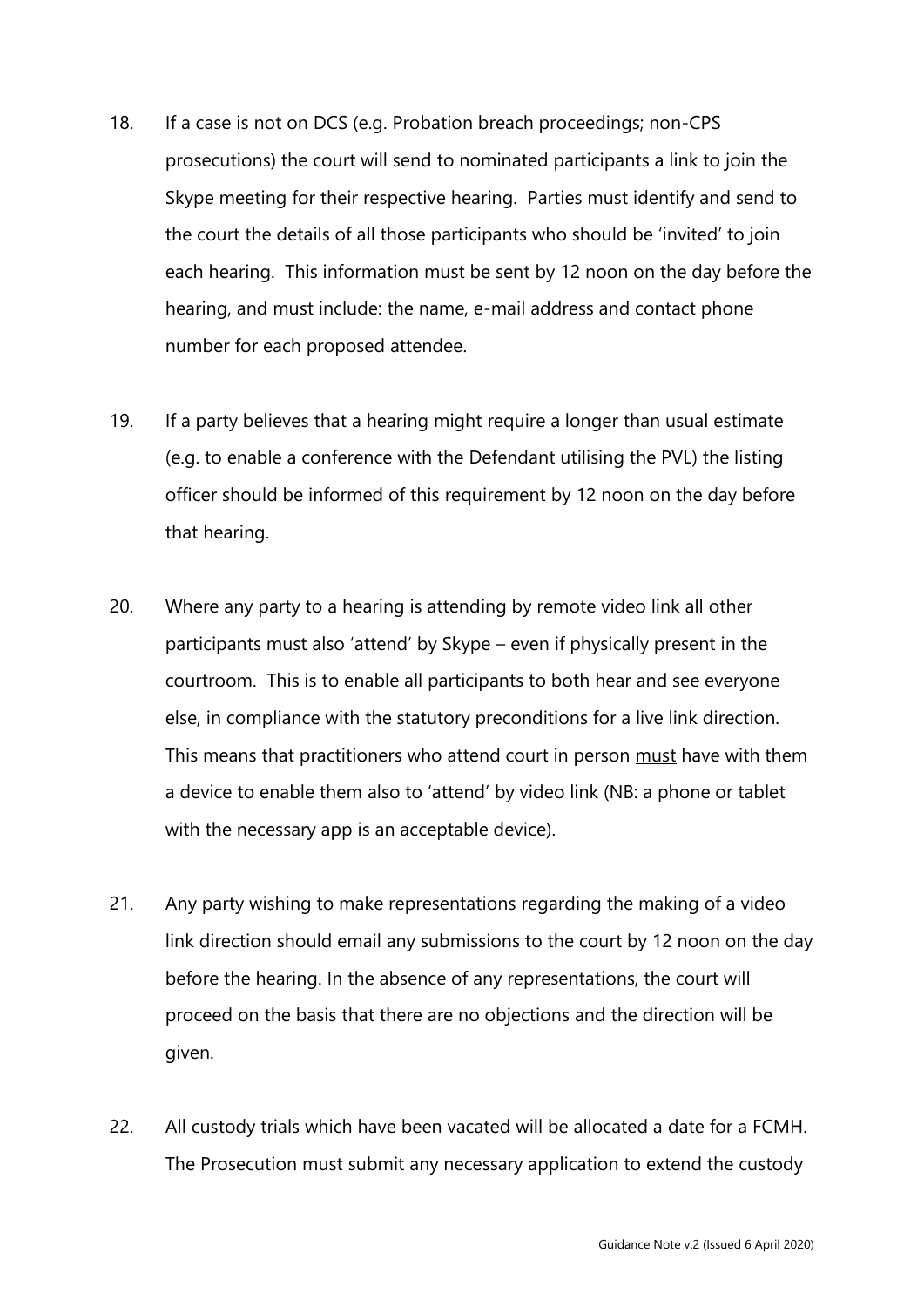time limit together with a chronology. These cases, and any future case where a Defendant in custody pleads 'not guilty' at PTPH, will be listed for a FCMH on a date 7 days after the Stage 2 date. At this hearing, any application to extend the custody time limit will be determined and the court will take the opportunity to review the case generally to ensure continued engagement by the parties. In particular, the court will consider with the parties whether a trial remains necessary or whether the case can be resolved in some other way. All advocates attending a FCMH will be expected to be fully familiar with the detail of the case, and the measures taken and/or in hand to ensure trial readiness. The advocates can attend a FCMH in person or remotely by video link and the Defendant will attend by PVL.

- 23. All bail trials which have been vacated will be listed for a FCMH on a date to be fixed. At this hearing a new trial date will be fixed, and the court will take the opportunity to review the case generally to ensure continued engagement by the parties. Future cases where a Defendant on bail pleads 'not guilty' at PTPH will also be listed for a FCMH on a date 7 days after the Stage 2 date. The purpose of these hearings is to confirm whether a trial remains necessary or whether the case can be resolved in some other way. All advocates attending a FCMH will be expected to be fully familiar with the detail of the case, and the measures taken and/or in hand to ensure trial readiness. The Defendant's attendance at FCMHs will not be required unless representations are made identifying a need for such attendance. The advocates can attend these hearings in person or remotely by video link.
- 24. In addition to the FCMHs mentioned above, any party may request that the Court list to mention any case where any party can identify a real benefit in having a hearing – for example to offer no evidence or because a Defendant wishes to change a plea. If this is a hearing where the Defendant is on bail and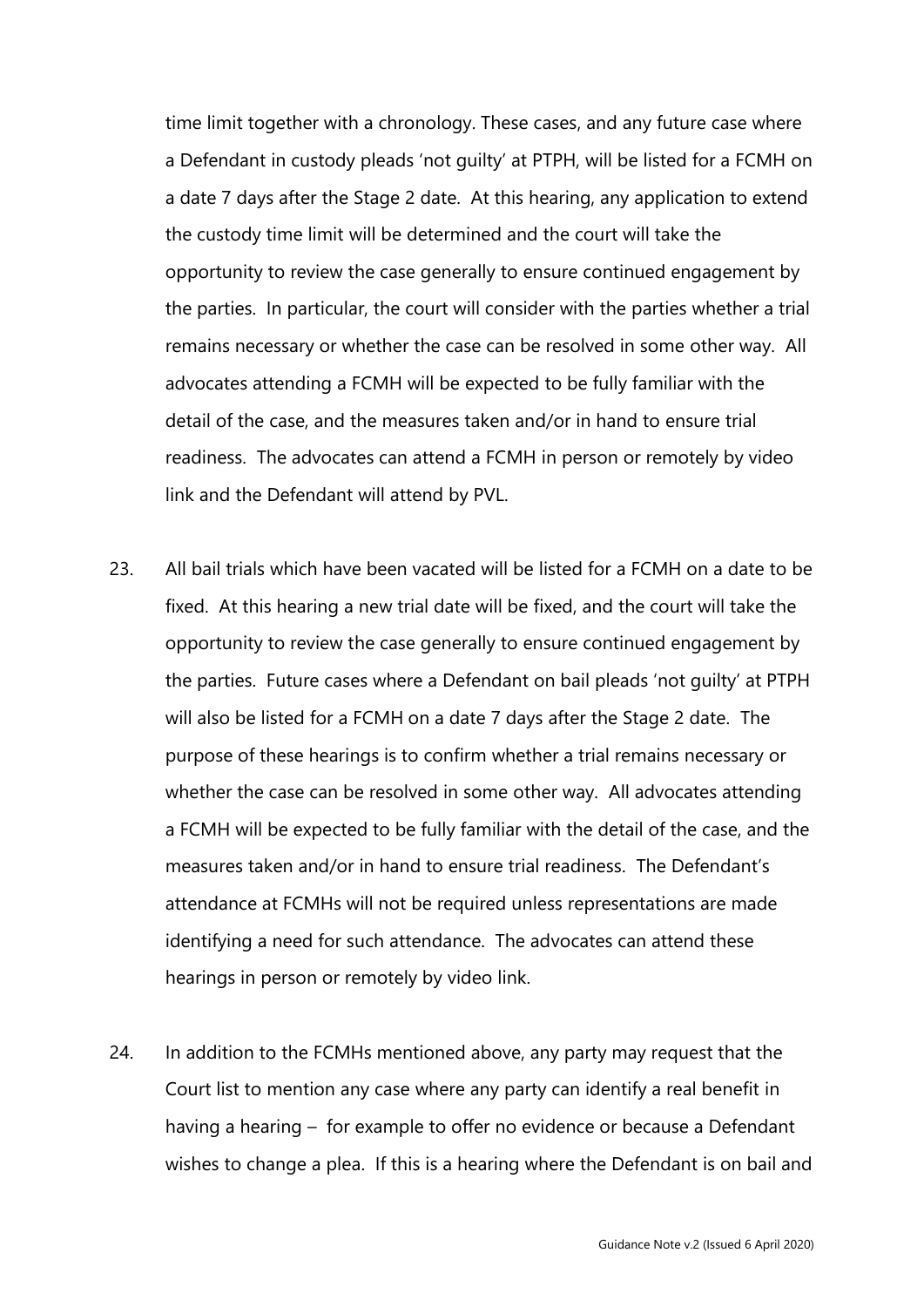would be required to attend then the Defence must notify the court in advance that the Defendant, following advice, has waived his/her right to be present and confirmed that decision in writing (e.g. by e-mail); or the solicitor has made arrangements for the Defendant also to attend the hearing by video link. There will be some hearings which can only be effective if the Defendant is in attendance (in person or by remote video link).

- 25. Any other applications for hearings will be considered on their merits, (for example, an application by a Defendant to be sentenced when awaiting a coaccused's trial; or an application for a 'Goodyear' indication). These applications should, in the first instance, be submitted in writing.
- 26. Though operating a reduced service, we understand that the Probation Service can provide pre-sentence reports. Inevitably there will be some delay in these being produced. Interviews with Defendants for the purposes of PSRs will probably be conducted by phone or Skype. Where such a report is ordered by the court, the Defendant will be required to confirm or provide contact details at the hearing.
- 27. All parties who have access to a video link and/or who attend a hearing by video link (especially legal representatives who are contemplating making any arrangements for lay parties to attend a hearing by video link) should consider carefully the following issues:
	- 25.1 the requirement to ensure full compliance with GDP regulations and the protection of personal information of individuals (e.g. participant's email addresses); and